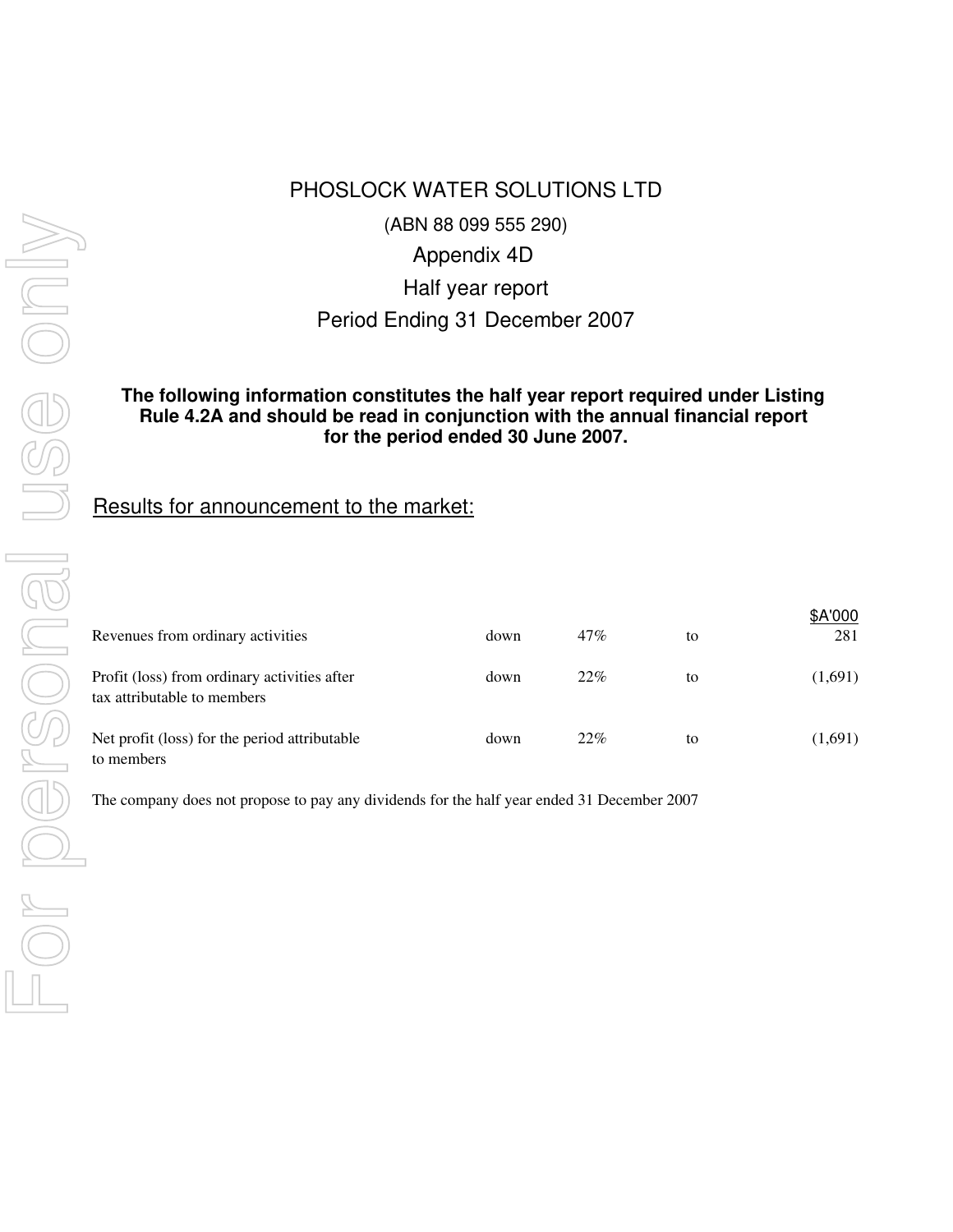**FOR THE HALF-YEAR ENDED 31 DECEMBER 2007 PHOSLOCK WATER SOLUTIONS LIMITED and CONTROLLED ENTITIES ABN 88 099 555 290 CONSOLIDATED FINANCIAL REPORT**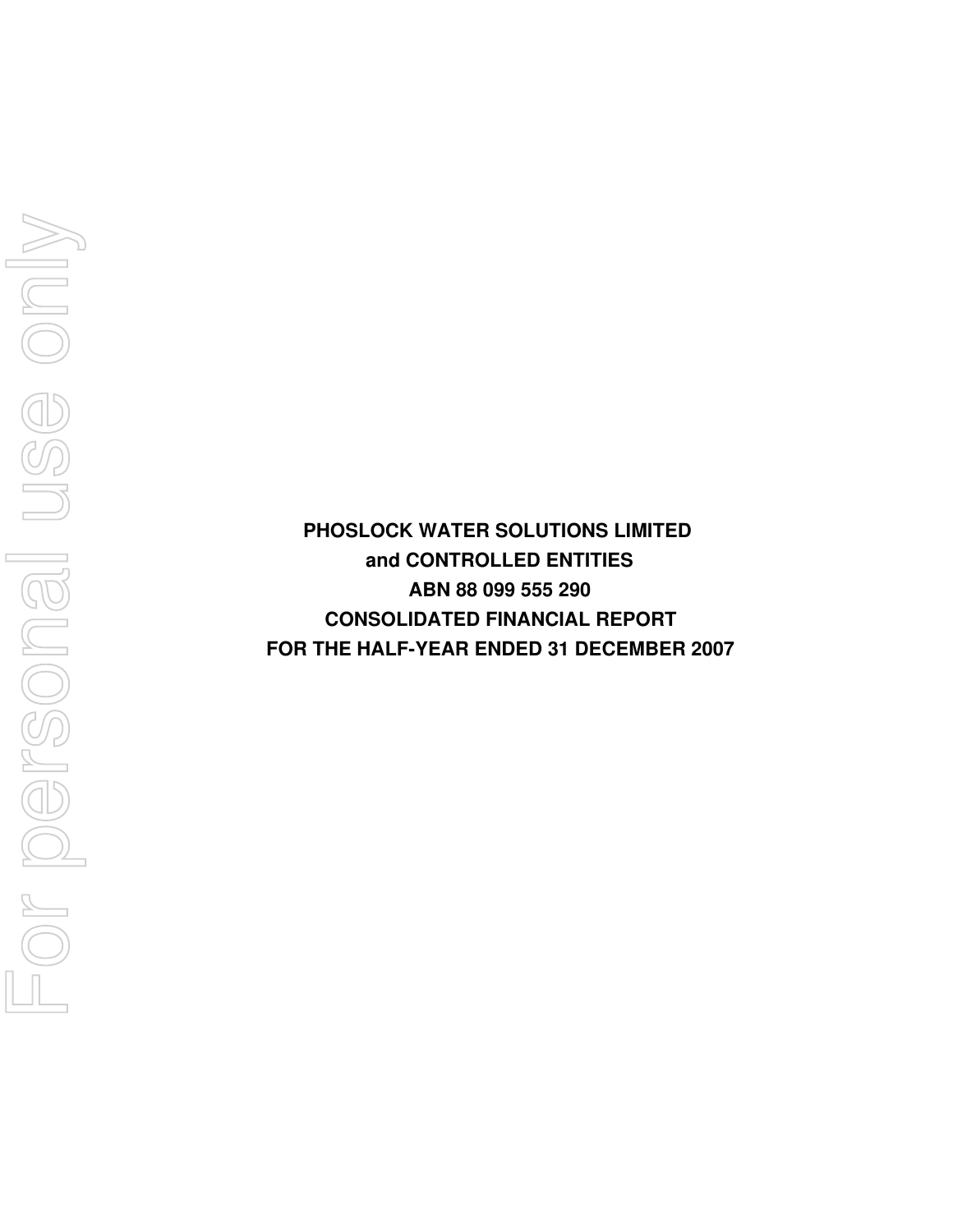## **CONSOLIDATED FINANCIAL REPORT PHOSLOCK WATER SOLUTIONS LIMITED and CONTROLLED ENTITIES ABN 88 099 555 290**

### **I N D E X**

#### **PAGE**

| Directors' Report                                 | 1 |
|---------------------------------------------------|---|
| Independence Declaration                          | 2 |
| Income Statement                                  | 3 |
| <b>Balance Sheet</b>                              | 4 |
| Statement of Changes in Equity                    | 5 |
| <b>Cash Flow Statement</b>                        | 6 |
| Notes to and Forming Part of the Financial Report | 7 |
| Directors' Declaration                            | 8 |
| Independent Review Report                         | 9 |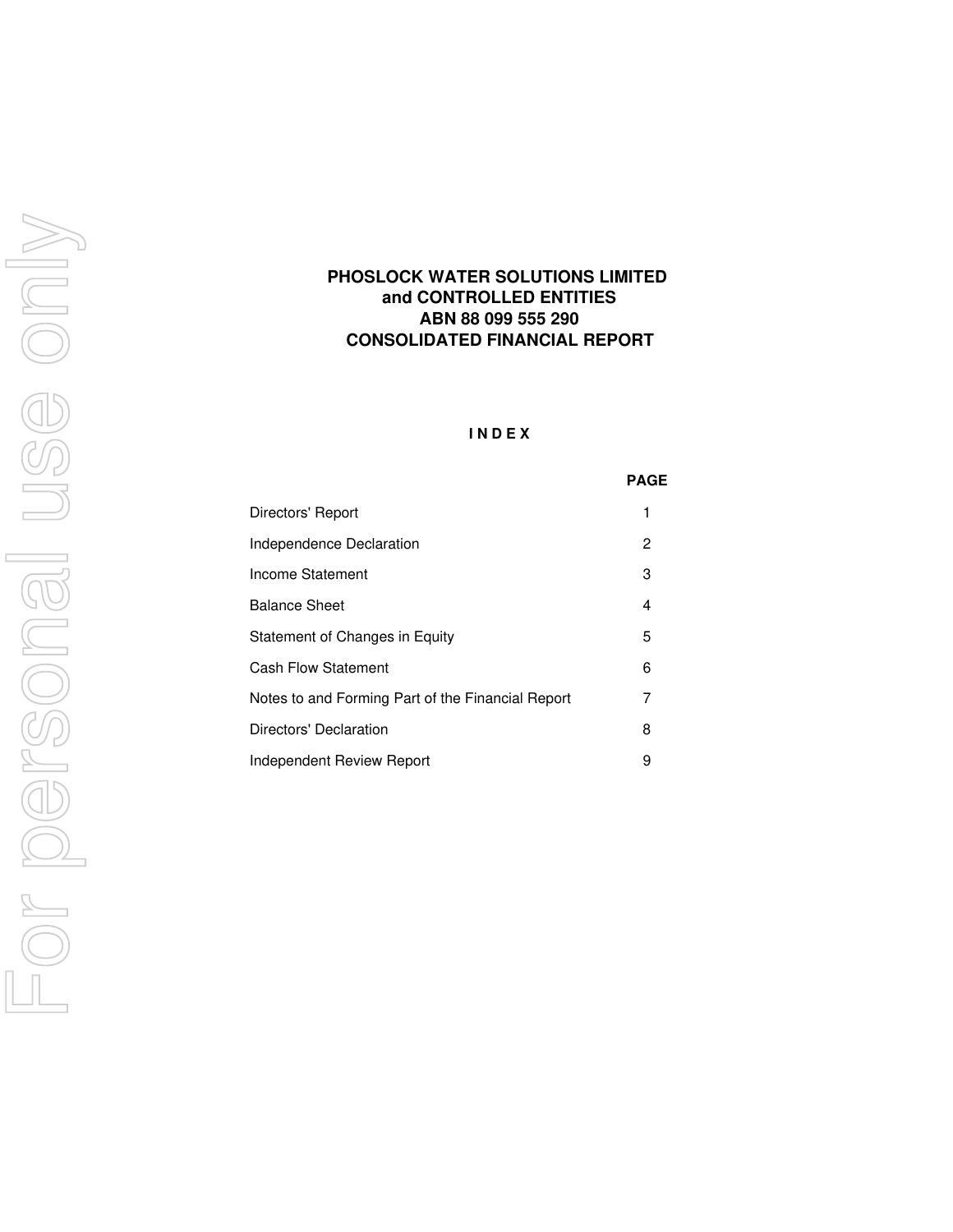# **DIRECTORS' REPORT**

Your directors submit the financial report of the economic entity for the half-year ended 31 December 2007.

### **Directors**

The names of directors who held office during or since the end of the half-year unless otherwise stated:

Robert Schuitema Dr David Garman Russell Brown The Hon. Pam Allan (appointed 10/7/2007)

### **Operating Results**

The consolidated loss of the economic entity for the half year after providing for income tax was \$(1,691,293).

### **Review of Operations**

Total revenues of \$281,246 declined 47% on the previous half year reflecting the delays in converting the significant opportunity pipeline to firm orders. Conversion of key projects in 2008 is expected to generate a sharp increase in revenues and earnings for the year. The loss for the half year of \$1,691,293 is down 22% on the loss recorded in the previous half year . The reduced loss largely reflects the impact of cost containement strategies introduced early in 2007.

### **Auditor's Independence Declaration**

The lead auditor's independence declaration under Section 307C of the Corporations Act is set out on page 2 and forms part of the Directors' report for the half year ended 31 December 2007.

Signed in accordance with a resolution of the Board of Directors on February 22 2008.

Robert Schuitema Managing Director

man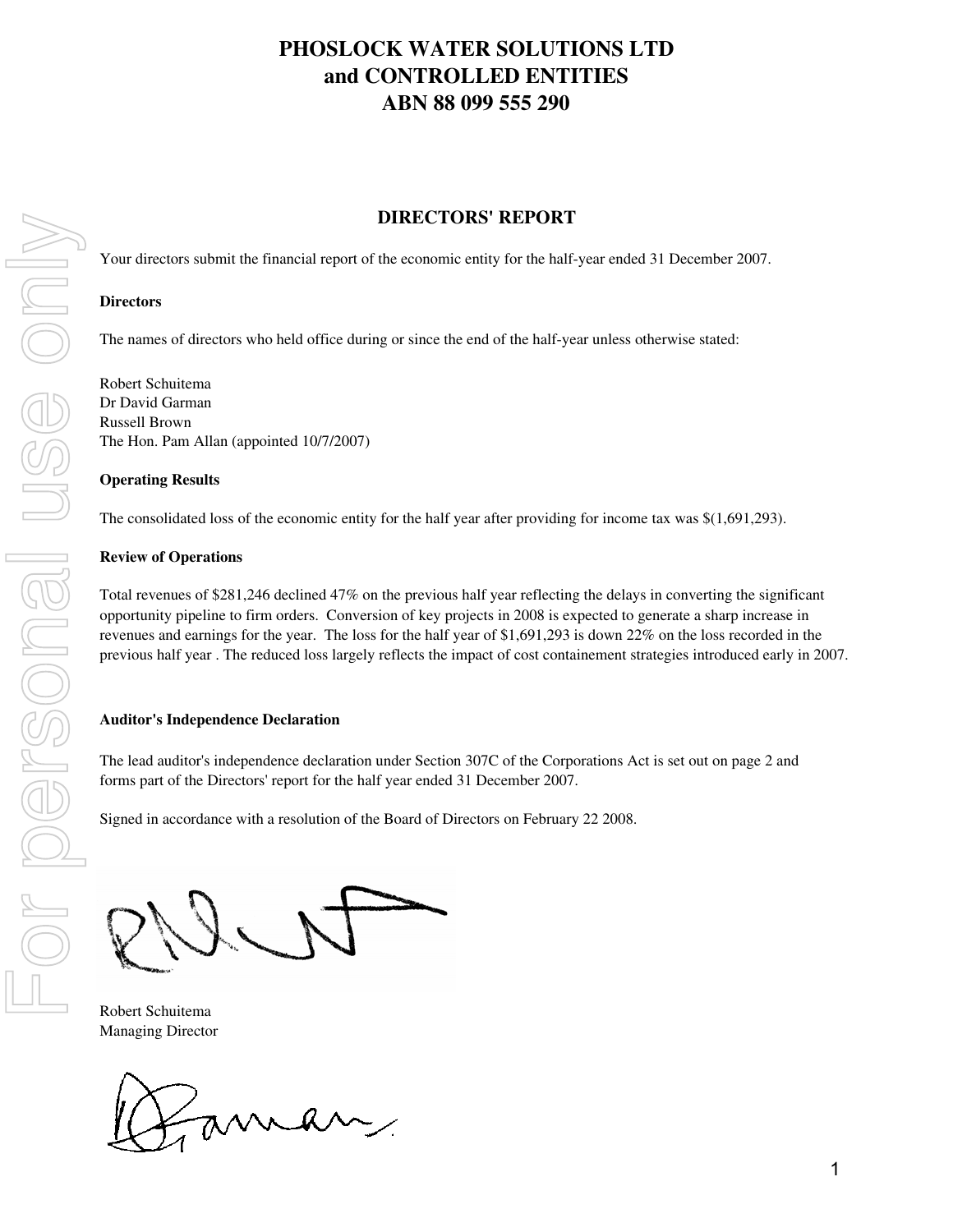

### **Auditor's Independence Declaration under Section 307C of the Corporations Act 2001**

To the directors of Phoslock Water Solutions Limited

I declare that, to the best of my knowledge and belief, during the half-year ended 31 December 2007 there have been:

- (i) no contraventions of the auditor independence requirements as set out in the Corporations Act 2001 in relation to the review; and
- (ii) no contraventions of any applicable code of professional conduct in relation to the review.

NBK Horworth

**WHK Horwath**

**Don W. Langdon Principal**

Signed at Brisbane, 27 February 2008

Liability limited by a scheme approved under Professional Standards Legislation.

| <b>Total Financial Solutions</b>                                                                                                                              | Member Horwath International                                                                                  |
|---------------------------------------------------------------------------------------------------------------------------------------------------------------|---------------------------------------------------------------------------------------------------------------|
|                                                                                                                                                               | WHK Horwath Pty Ltd ABN 84 006 466 351                                                                        |
|                                                                                                                                                               | Level 16, WHK Horwath Centre 120 Edward Street<br>Brisbane Queensland 4000 Australia                          |
|                                                                                                                                                               | GPO Box 736 Brisbane Queensland 4001 Australia                                                                |
|                                                                                                                                                               | Telephone +61 7 3233 3555 Facsimile +61 7 3210 6183<br>Email info.bri@whkhorwath.com.au_www.whkhorwath.com.au |
| Horwath<br>Horwath refers to Horwath International Association, a Swiss verein.<br>Each member of the Association is a separate and independent legal entity. | A WHK Group firm                                                                                              |



2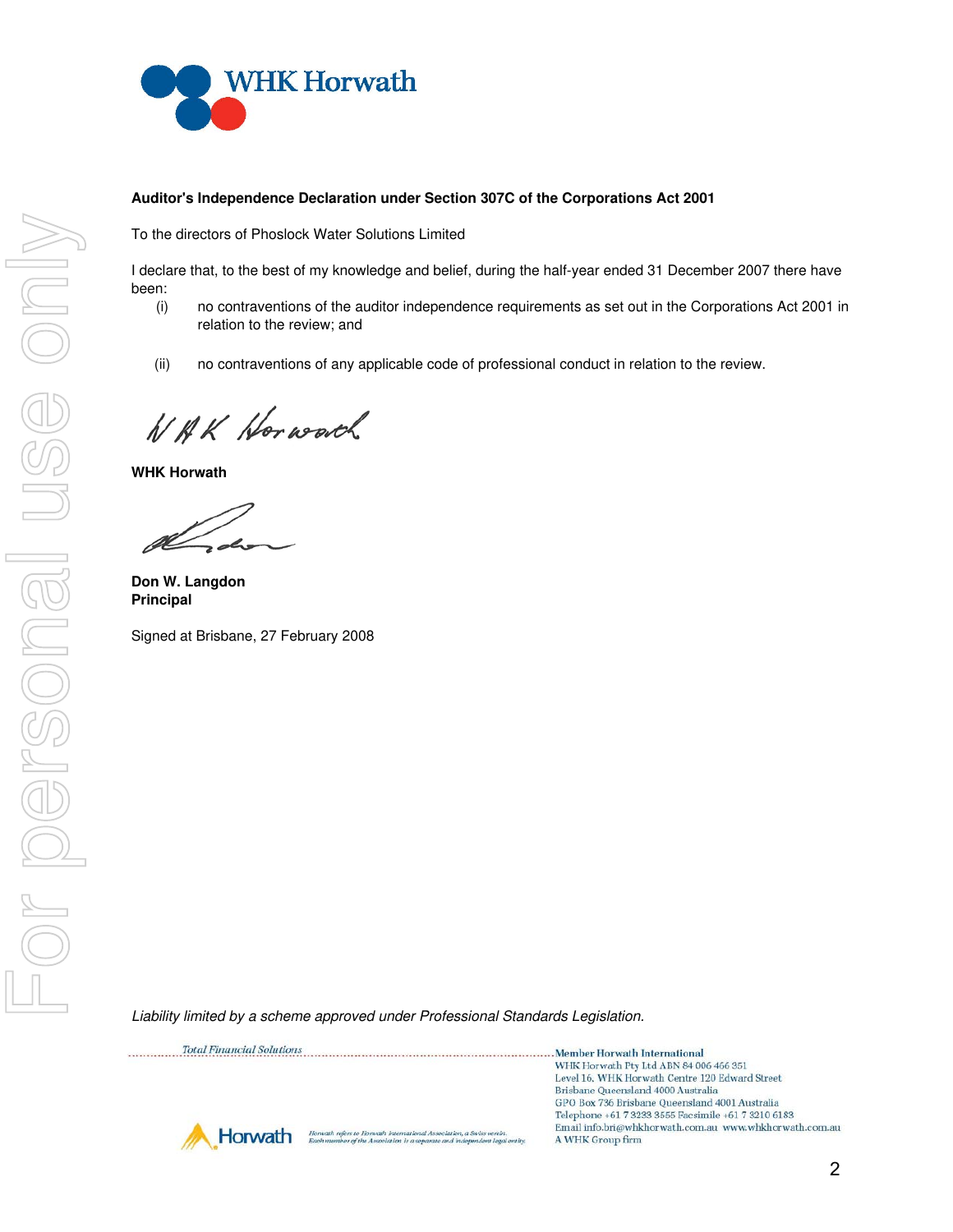### **INCOME STATEMENT FOR THE HALF-YEAR ENDED 31 DECEMBER 2007**

#### **ECONOMIC ENTITY**

|                                                                                     | <b>31 DECEMBER</b><br>2007<br>\$ | <b>31 DECEMBER</b><br>2006<br>\$ |
|-------------------------------------------------------------------------------------|----------------------------------|----------------------------------|
| Revenues from ordinary activities                                                   |                                  |                                  |
| - Sales                                                                             | 239,790                          | 505,721                          |
| - Interest received                                                                 | 35,678                           | 23,793                           |
| - Other revenues                                                                    | 5,778                            | 25                               |
| Total operating revenue                                                             | 281.246                          | 529,539                          |
| Cost of sales                                                                       | (135,930)                        | (277, 186)                       |
| Distribution expenses                                                               | (18,369)                         |                                  |
| Administrative expenses                                                             | (465, 484)                       | (806, 231)                       |
| Depreciation and amortisation                                                       | (215,747)                        | (217,544)                        |
| Employee benefits expense                                                           | (971, 268)                       | (842,999)                        |
| Marketing expenses                                                                  | (116,160)                        | (446, 189)                       |
| Occupancy expenses                                                                  | (77, 434)                        | (127, 293)                       |
| Profit on sale of current assets                                                    |                                  | 2,926                            |
| Other expenses from ordinary activities                                             | (2,117)                          | (12, 462)                        |
| Share of net profits / (losses) of associates accounted for using the equity method | (2,969)                          |                                  |
| Profit/(loss) from ordinary activities before income tax                            | (1,724,232)                      | (2,197,439)                      |
| Income tax relating to ordinary activities                                          | 28,018                           |                                  |
| Loss from ordinary activivties after related income tax (expense) / benefit         | (1,696,214)                      | (2,197,439)                      |
| Net Loss attributable to outside equity interests                                   | 4,921                            | 25,135                           |
| Net profit/(loss) attributable to members of the parent entity                      | (1,691,293)                      | (2,172,304)                      |
|                                                                                     |                                  |                                  |
| Basic earnings per share (cents per share)                                          | (1.14)                           | (1.90)                           |
| Diluted earnings per share (cents per share)                                        | (1.14)                           | (1.90)                           |
| NTA per share (cents per share)                                                     | 2.10                             | 3.58                             |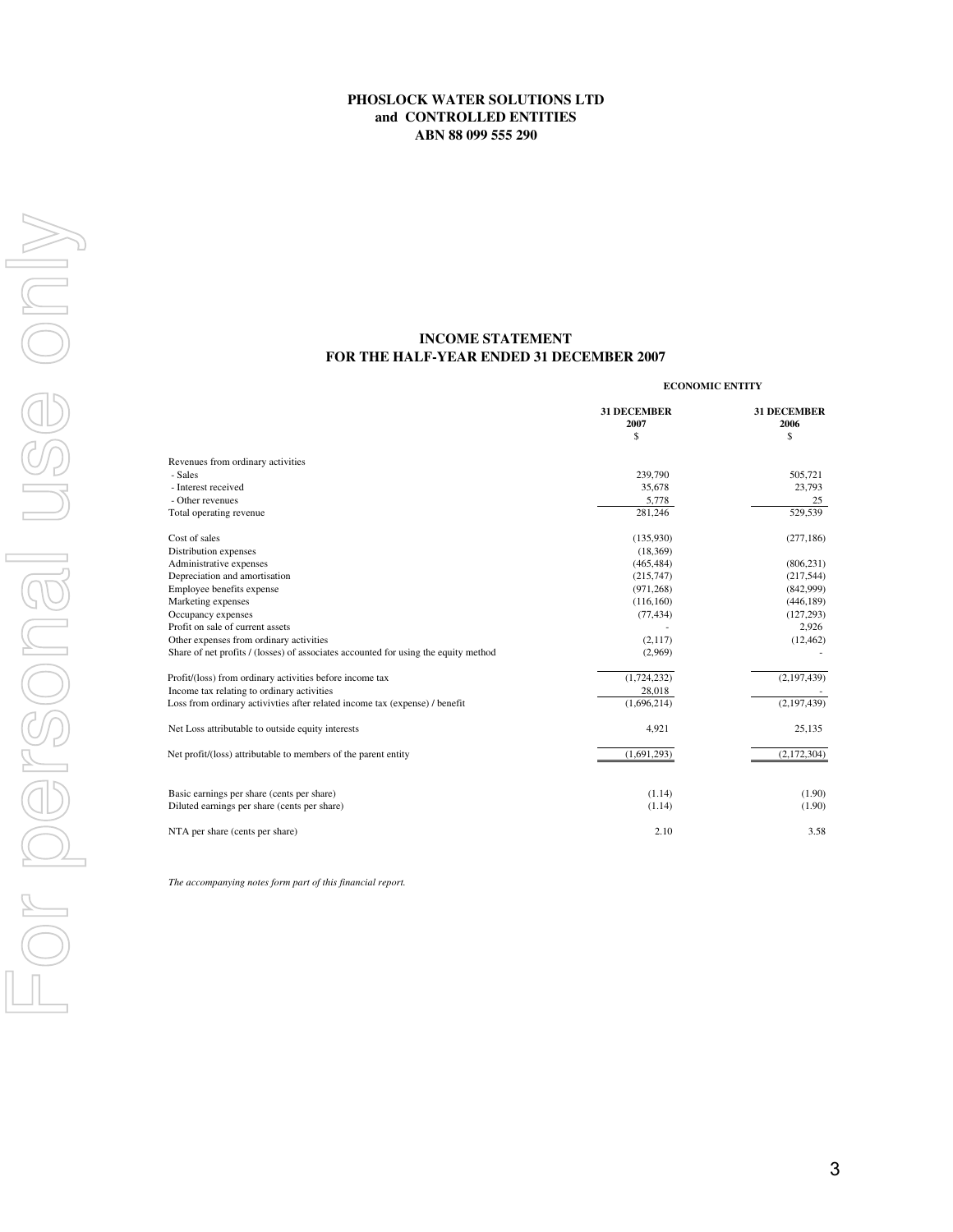### **AS AT 31 DECEMBER 2007 BALANCE SHEET**

|                                                    |                            | <b>ECONOMIC ENTITY</b> |  |  |
|----------------------------------------------------|----------------------------|------------------------|--|--|
|                                                    | <b>31 DECEMBER</b><br>2007 | <b>30 JUNE</b><br>2007 |  |  |
|                                                    | \$                         | \$                     |  |  |
| <b>CURRENT ASSETS</b><br>Cash and cash equivalents | 818,299                    | 2,176,819              |  |  |
| Trade and other receivables                        | 217,911                    | 283,811                |  |  |
| Inventories                                        | 1,448,047                  | 1,245,289              |  |  |
| Other current assets                               | 32,000                     | 71,358                 |  |  |
| <b>TOTAL CURRENT ASSETS</b>                        | 2,516,257                  | 3,777,277              |  |  |
| <b>NON-CURRENT ASSETS</b>                          |                            |                        |  |  |
| Trade and other receivables                        | 400,000                    | 400,000                |  |  |
| Property, plant, and equipment                     | 767,461                    | 843,552                |  |  |
| Intangible assets                                  | 3,251,574                  | 3,411,338              |  |  |
| Investments                                        | 31,972                     | 34,941                 |  |  |
| TOTAL NON-CURRENT ASSETS                           | 4,451,007                  | 4,689,831              |  |  |
| <b>TOTAL ASSETS</b>                                | 6,967,264                  | 8,467,108              |  |  |
| <b>CURRENT LIABILITIES</b>                         |                            |                        |  |  |
| Trade and other payables                           | 488,700                    | 772,341                |  |  |
| Short-term borrowings                              |                            | 3,844                  |  |  |
| <b>Provisions</b>                                  | 111,357                    | 100,182                |  |  |
| <b>TOTAL CURRENT LIABILITIES</b>                   | 600,057                    | 876,367                |  |  |
| <b>NON-CURRENT LIABILITIES</b>                     |                            |                        |  |  |
| Provisions                                         | 37,593                     | 32,697                 |  |  |
| TOTAL NON-CURRENT LIABILITIES                      | 37,593                     | 32,697                 |  |  |
| <b>TOTAL LIABILITIES</b>                           | 637,650                    | 909,064                |  |  |
| <b>NET ASSETS</b>                                  | 6,329,614                  | 7,558,044              |  |  |
| <b>EQUITY</b>                                      |                            |                        |  |  |
| Issued capital                                     | 24,887,835                 | 24,458,037             |  |  |
| Reserves                                           | 905,740                    | 864,592                |  |  |
| <b>Accumulated losses</b>                          | (19,608,209)               | (17,916,916)           |  |  |
| <b>Parent Entity Interest</b>                      | 6,185,366                  | 7,405,713              |  |  |
| <b>Outside Equity Interest</b>                     | 144,248                    | 152,331                |  |  |
| <b>TOTAL EQUITY</b>                                | 6,329,614                  | 7,558,044              |  |  |
|                                                    |                            |                        |  |  |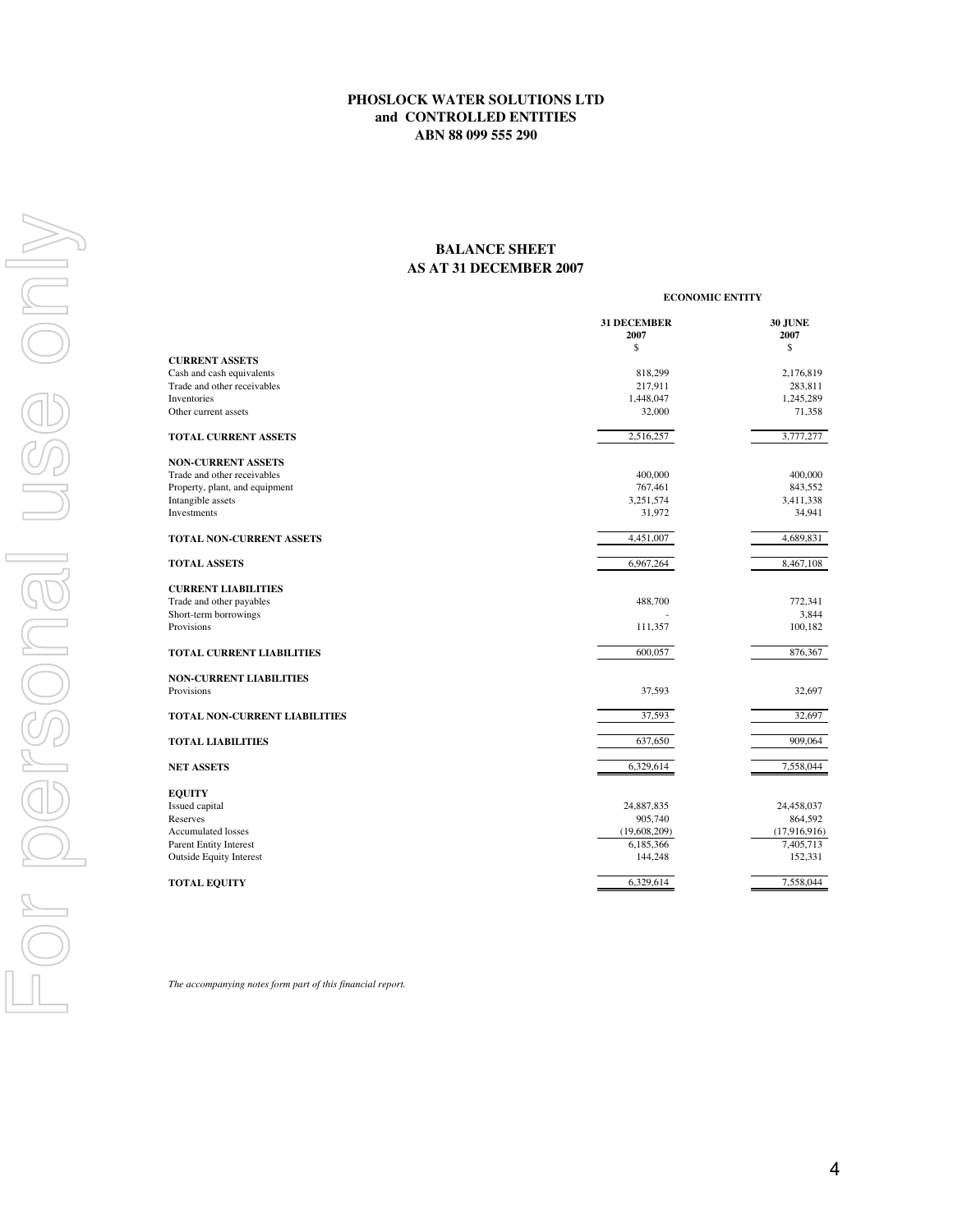### **FOR THE HALF-YEAR ENDED 31 DECEMBER 2007 STATEMENT OF CHANGES IN EQUITY**

|                                                     | \$<br>Share<br>Capital   | \$<br>Retained<br>Losses | Ŝ<br>Exchange<br>Reserve | \$<br>Options<br>Reserve | \$<br>Minority<br>Interests | \$<br>Total |
|-----------------------------------------------------|--------------------------|--------------------------|--------------------------|--------------------------|-----------------------------|-------------|
| Balance at 1.7.2007                                 | 24,458,037               | (17,916,916)             | (49, 033)                | 913,625                  | 152,331                     | 7,558,044   |
| Shares issued during the year                       | 429,798                  | ٠                        |                          |                          | ٠                           | 429,798     |
| Profit attributable to members of the parent entity | $\overline{\phantom{a}}$ | (1,691,293)              | ٠                        |                          | ٠                           | (1,691,293) |
| Profit attributable to minority shareholders        |                          |                          |                          |                          | (4,921)                     | (4,921)     |
| Change in Reserves                                  |                          |                          | (7,385)                  | 48,533                   | (3,162)                     | 37,986      |
| Balance at 31.12.2007                               | 24,887,835               | (19,608,209)             | (56, 418)                | 962.158                  | 144,248                     | 6,329,614   |
|                                                     |                          |                          |                          |                          |                             |             |
| <b>Balance at 1.7.2006</b>                          | 20,572,379               | (13, 567, 584)           | 13,088                   | 732,564                  | 191,157                     | 7,941,604   |
| Shares issued during the year                       | 2,929,282                |                          |                          |                          |                             | 2,929,282   |
| Profit attributable to members of the parent entity | $\overline{\phantom{a}}$ | (2,172,304)              |                          |                          | ٠                           | (2,172,304) |
| Profit attributable to minority shareholders        |                          |                          |                          |                          | (25, 135)                   | (25, 135)   |
| Change in Reserves                                  |                          | ٠                        | (19, 596)                | 44,340                   | (6,314)                     | 18,430      |
| Balance at 31.12.2006                               | 23,501,661               | (15,739,888)             | (6,508)                  | 776,904                  | 159,708                     | 8,691,877   |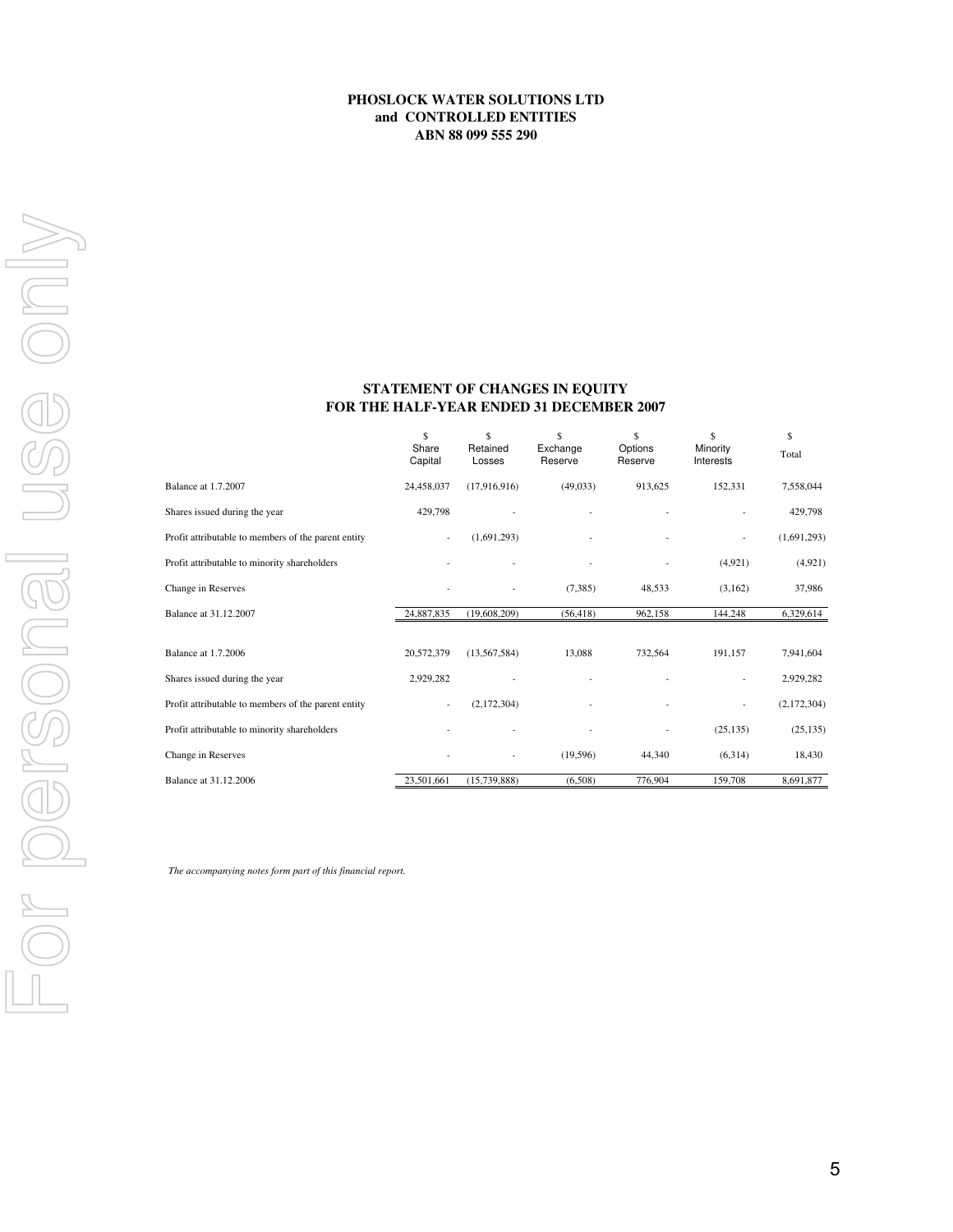### **FOR THE HALF-YEAR ENDED 31 DECEMBER 2007 CASH FLOW STATEMENT**

|                                                                                                                                 | <b>ECONOMIC ENTITY</b>                                     |                                                            |  |
|---------------------------------------------------------------------------------------------------------------------------------|------------------------------------------------------------|------------------------------------------------------------|--|
|                                                                                                                                 | <b>31 DECEMBER</b><br>2007<br><b>Inflows</b><br>(Outflows) | <b>31 DECEMBER</b><br>2006<br><b>Inflows</b><br>(Outflows) |  |
| <b>CASH FLOWS FROM OPERATING ACTIVITIES</b>                                                                                     | \$                                                         | \$                                                         |  |
| Receipts from customers<br>Payments to suppliers and employees<br>Interest received<br>Tax (payments)/receipts<br>Interest paid | 260,659<br>(2,076,955)<br>32,003<br>29,657<br>(1,235)      | 425,281<br>(2,534,661)<br>24,335<br>(11,291)               |  |
| Other income<br>Net Cash from Operating Activities                                                                              | 5,953<br>(1,749,918)                                       | 21,681<br>(2,074,655)                                      |  |
| <b>CASH FLOWS FROM INVESTMENT ACTIVITIES</b>                                                                                    |                                                            |                                                            |  |
| Payments for property, plant & equipment<br>Payments for intellectual property<br>Payments for sale of assets                   | (37, 227)<br>(15,518)<br>11,707                            | (221, 617)<br>(88, 366)<br>400,000                         |  |
| Net Cash from Investing Activities                                                                                              | (41,038)                                                   | 90.017                                                     |  |
| <b>CASH FLOWS FROM FINANCING ACTIVITIES</b>                                                                                     |                                                            |                                                            |  |
| Proceeds from share issues<br>Payment of listing costs                                                                          | 435,100<br>(5,302)                                         | 3,057,500<br>(126,960)                                     |  |
| Net Cash from Finance Activities                                                                                                | 429,798                                                    | 2,930,540                                                  |  |
| Net Increase (Decrease) in Cash Held                                                                                            | (1,361,158)                                                | 945,902                                                    |  |
| Cash at Beginning of the Financial Period<br>Exchange rate adjustments                                                          | 2,172,976<br>6,481                                         | 2,077,697<br>(4,975)                                       |  |
| Cash at the End of the Financial Period                                                                                         | 818,299                                                    | 3,018,624                                                  |  |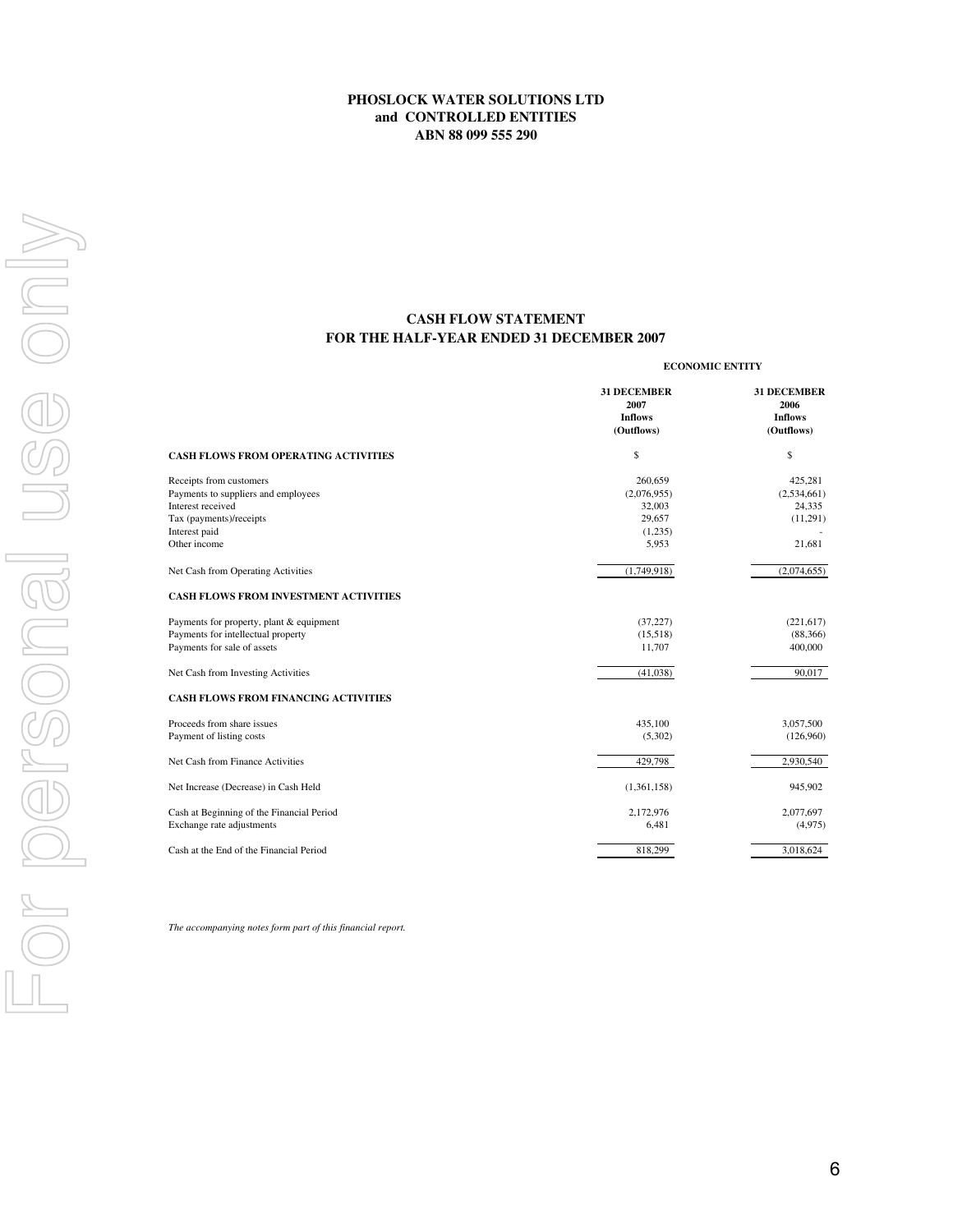#### **NOTES TO AND FORMING PART OF THE ACCOUNTS FOR THE HALF-YEAR ENDED 31 DECEMBER 2007**

#### **NOTE 1 - BASIS OF PREPARATION**

The consolidated interim financial report is a general purpose financial report which has been prepared in accordance with the requirements of the Corporations Act 2001, Australian Accounting Standard AASB 134: Interim Financial Reporting and AASB Interpretations.

The consolidated interim financial report does not include full disclosures of the type normally included in an annual financial report. It is recommended that the interim financial report be read in conjunction with the annual financial report for the year ended 30 June 2007.

The accounting policies and methods of computation adopted are consistent with those of the previous financial year and corresponding interim reporting period.

The consolidated interim financial report was authorised for issue by the directors on 22 February 2008.

#### **NOTE 2 - CASH and CASH EQUIVALENTS**

| 31 December | 31 December |
|-------------|-------------|
| 2007        | 2006        |
|             |             |
| 720.614     | 2,953,152   |
| 97.685      | 65,472      |
| 818,299     | 3.018.624   |
|             |             |

#### **NOTE 3 - SEGMENT INFORMATION**

The Company operates wholly within the Environmental Technologies business segment.

#### **NOTE 4 - PROPERTY, PLANT, EQUIPMENT and INTELLECTUAL PROPERTY**

During the half year ended 31 December 2007 the Company acquired assets at a cost of \$30,983 (2006 \$190,944) No assets were disposed of during the reporting period.

#### **NOTE 5 - ISSUED CAPITAL**

On the 31st August 2007 the Company issued 100,000 ordinary shares at \$0.25 as consideration for consultancy services.

On the 29th November 2007 the Company issued 1,700,000 ordinary shares at \$0.227 raising \$385,900 following the exercise by employees of Company options.

On the 29th November 2007 the Company issued 500,000 ordinary shares at \$0.23 to raise \$115,000 by way of exercise of options granted as consideration for consulting services.

#### **NOTE 6 - CONTINGENT LIABILITIES**

There has been no change in contingent liabilities since the last annual reporting date.

#### **NOTE 7 - EVENTS SUBSEQUENT TO REPORTING DATE**

On the 18th February 2008 the Company issued converting notes to sophisticated investors to raise \$1m in additional working capital. There have been no other events subsequent to reporting date which have had a material effect on the financial position of the company.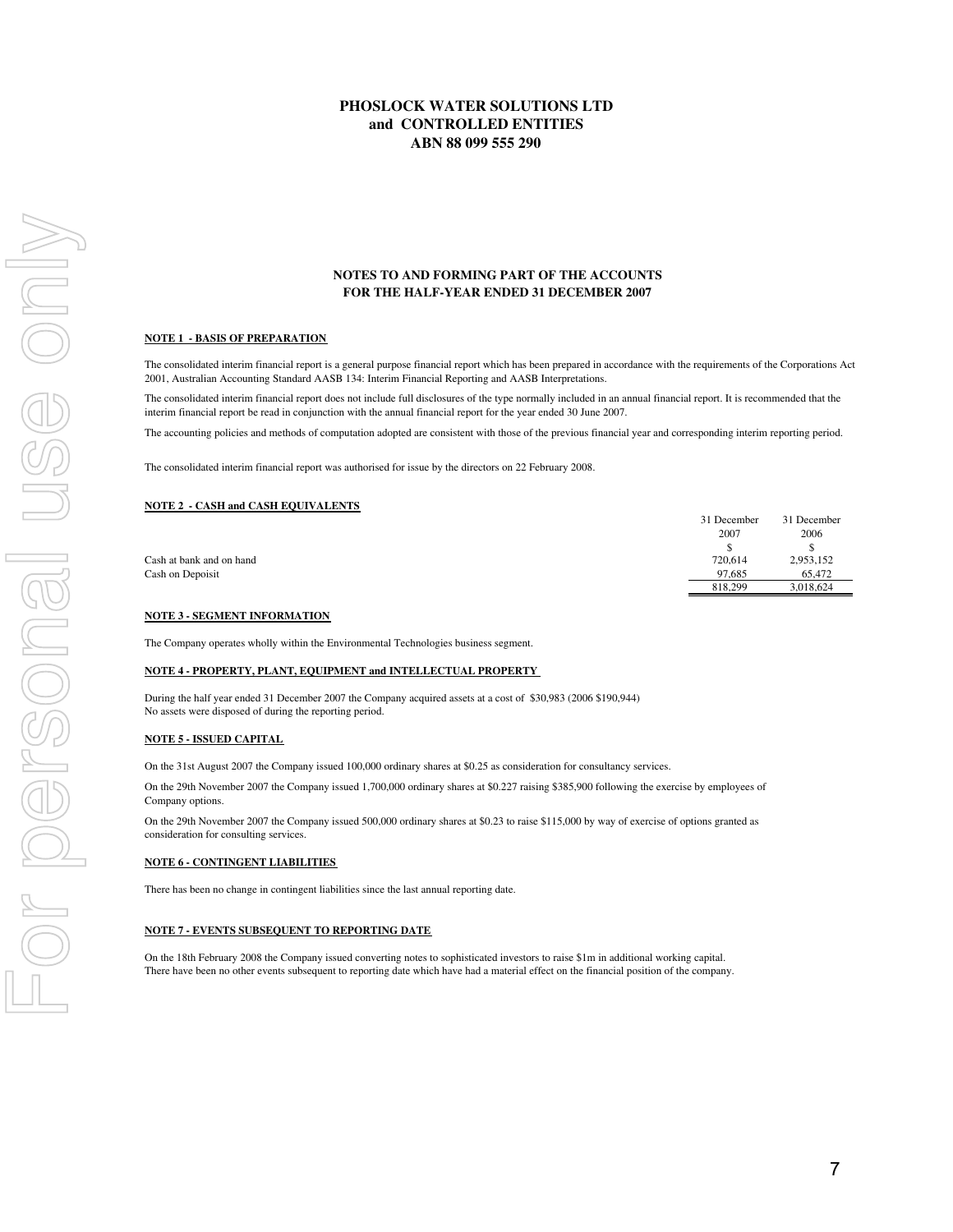### **DIRECTORS' DECLARATION**

The directors of the company declare that:

(a) the financial statements and notes set out on pages 3 to 7:

(i) comply with Accounting Standard AASB 134 : Interim Financial Reporting and the Corporations Regulations 2001; and

(ii) give a true and fair view of the financial position of the economic entity's financial position as at 31 December 2007 and its performance, as represented by the results of its operations and its cash flows, for the half-year ended on that date; and

(b) in the directors opinion, there are reasonable grounds to believe that the company will be able to pay its debts as and when they become due and payable.

Signed in accordance with a resolution of the Board of Directors on 22 February 2008.

Robert Schuitema Managing Director

man

Dr David Garman Non Executive Chairman